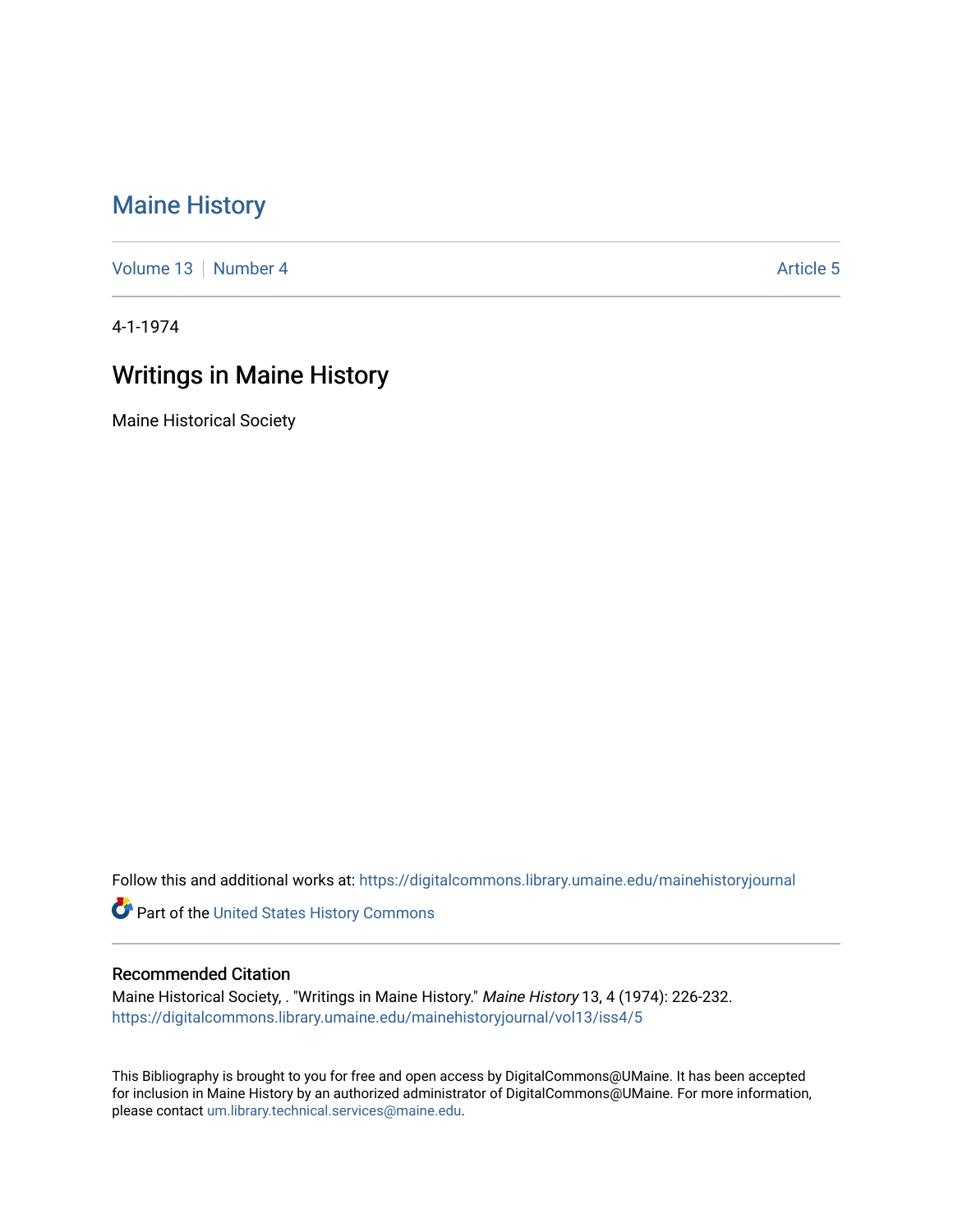## Writings in Maine History

### Cover Page Footnote

This article is a listing of selected books regarding Maine history.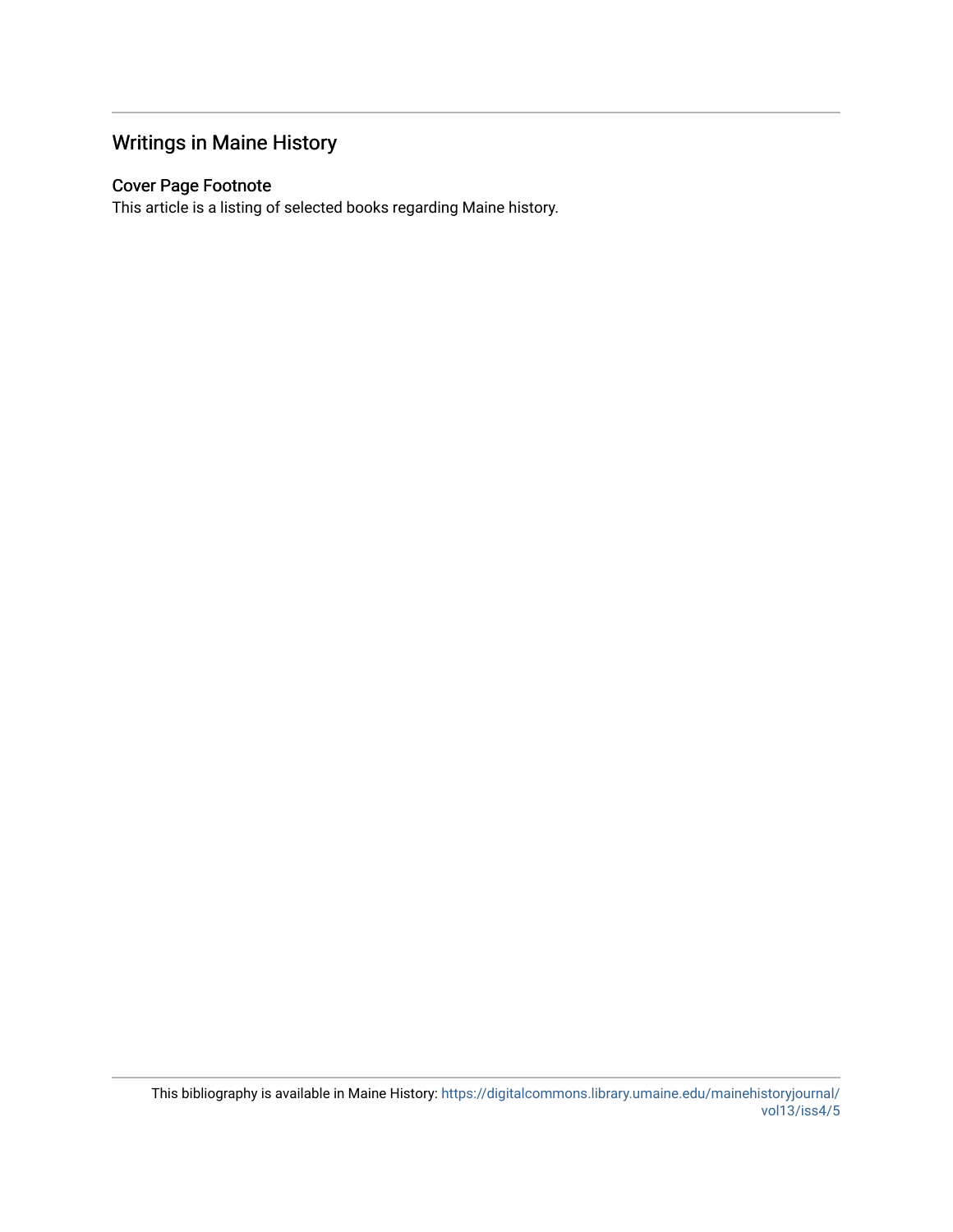### WRITINGS IN MAINE HISTORY

*Periodicals and Newspapers*

- ADAMS, DON. "Beaver is most valuable fur bearing animal in Maine". *Lewiston Journal Magazine,* April 20, 1974. (
- Adams, Sally. "Aroostook Posy Lady: Kate Furbish, 1834-1931". *Down East Magazine,* Vol. XX, No. 8, May, 1974.
- Austin. Phyllis. "Meet Curtis Hutchins: He may not be at all what you expect". *Maine Times,* Vol. 6, No. 20, February 15, 1974.
	- "Q.: Who runs Maine? A.: These five men (E.  $- -$ . Spencer Miller, Robert N. Haskell, William H. Dunham, Horace A. Hildreth, Curtis M. Hutchins)". *Maine Times,* Vol. 6, No. 20, February 15, 1974.
- Bangs, Lucille S. "Maine teachers love life in Alaska". *Lewiston Journal Magazine,* March 16, 1974.
- Bennett, Randy L. "James B. Daniels: Fly rod maker from Maine". *Maine Life,* Vol. 29, No. 1, May, 1974.
- - . "Mount Zircon Moon Tide Spring". *Down East Magazine,* Vol. XX, No. 8, May, 1974.
- Brown, Geoffrey. "At Maine'<sup>s</sup> Colleges: Black people are not white people with dark faces". *Maine Times,* Vol. 6, No. 22, March 1, 1974.
- Butler, Natalie S. "Farmington's only sea-going ship". *Lewiston Journal Magazine,* February 2, 1974.
- CAYFORD. JOHN E. "Maine's Hall of Fame: George Dana Boardman". *Maine Life,* March, 1974.
- CHITTENDEN. ELIZABETH F. "Neal Dow Father of Prohibition". *Down East Magazine,* Vol. XX, No. 8, May, 1974.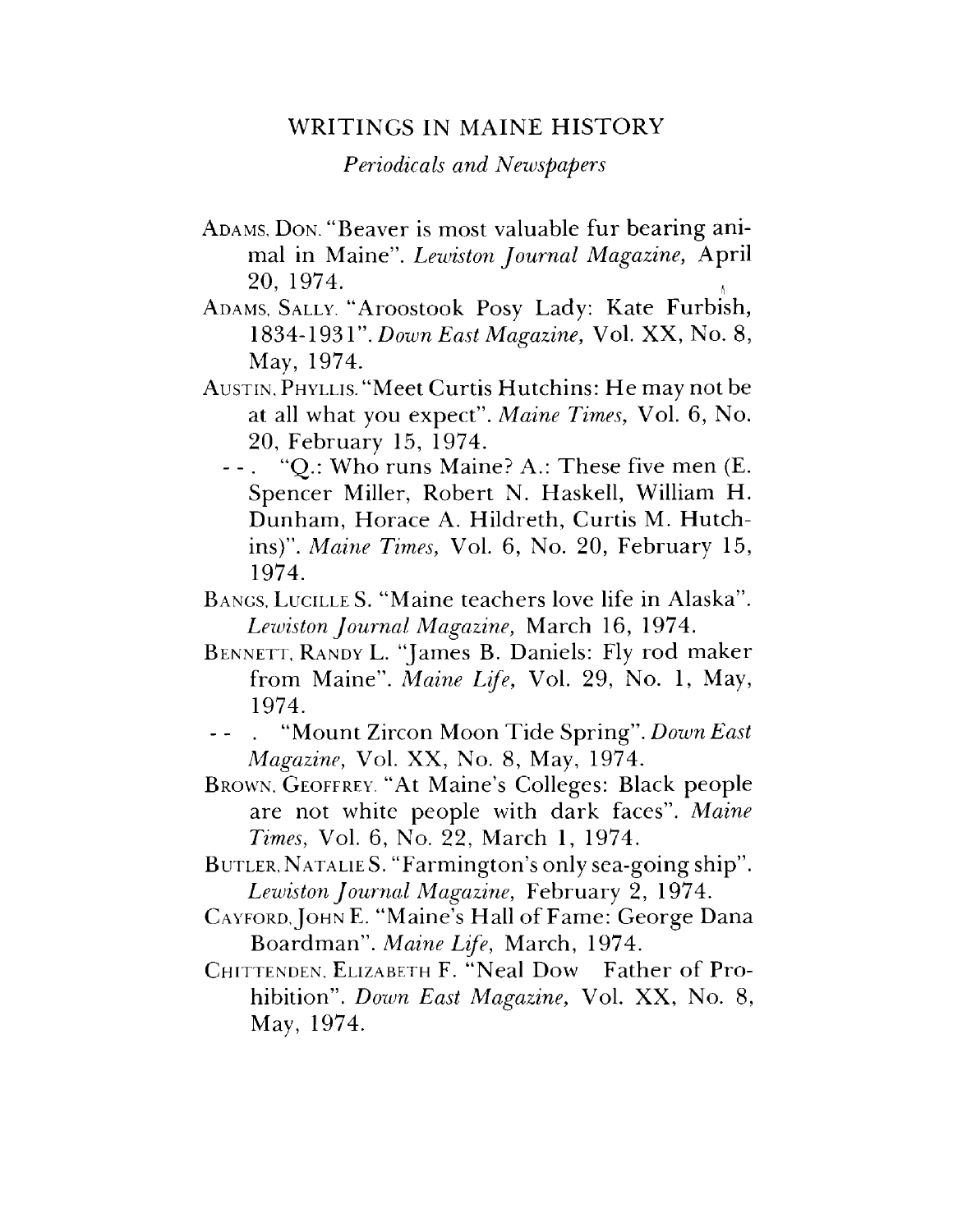- <sup>C</sup>ole, John N. "The timber companies may deny Harry Richardson the governorship if the doesn't knuckle under on public lands.". *Maine Times,* Vol. 6, No. 20, February 15, 1974.
- "Horse trading on the waterfront (Gibbs Oil Company will give State a dry cargo pier if the State will give Gibbs its oil pier)". *Maine Times,* Vol. 6, No. 24, March 15, 1974.
- - . "The Republican Convention: Trying to escape the mess in Washington". *Maine Tines,* Vol. 6, No. 30, April 26, 1974.
- Darling, Kate and Waters, Richard. "Maine's Whales". *Maine Times,* Vol. 6, No. 26, March 28, 1974.
- DIEHL, GERTRUDE BARROWCLOUGH. "Longfellow, Hawthorne as young students". *Lewiston Journal Magazine,* January 26, 1974.
- Dietz, Lew. "Northern Winter". *Down East Magazine,* Vol. XX, No. 6, March, 1974.
- <sup>E</sup>lliot, James. "Shaker Collecting". *Maine Antique Digest,* Vol. II, No. 4, April, 1974.
- -- . "Shaker Bottles". *Maine Antique Digest,* Vol. II, No. 5, May, 1974.
- Fisher, Peggy, "When French became beautiful in the St. John Valley". *Maine Times,* Vol. 6, No. 19, February 8, 1974.
- <sup>G</sup>ardner, John. "The Rangeley Boat. <sup>A</sup> Background Sketch". *The Log,* Vol. 24, No. 4, Winter, 1973.
- Geselbracht, Raymond H. "The ghosts of Andrew Wyeth: The meaning of death in the transcendental myth of America". *New England Quarterly,* Vol. 47, No. 1, March, 1974.
- Goodman, Denise. "Lively newspaper at sea. (News from ports of the world sent to Searsport by Captain Edward Payson Nichols and his wife Mattie)". *Down East Magazine,* Vol. XX, No. 6, March, 1974.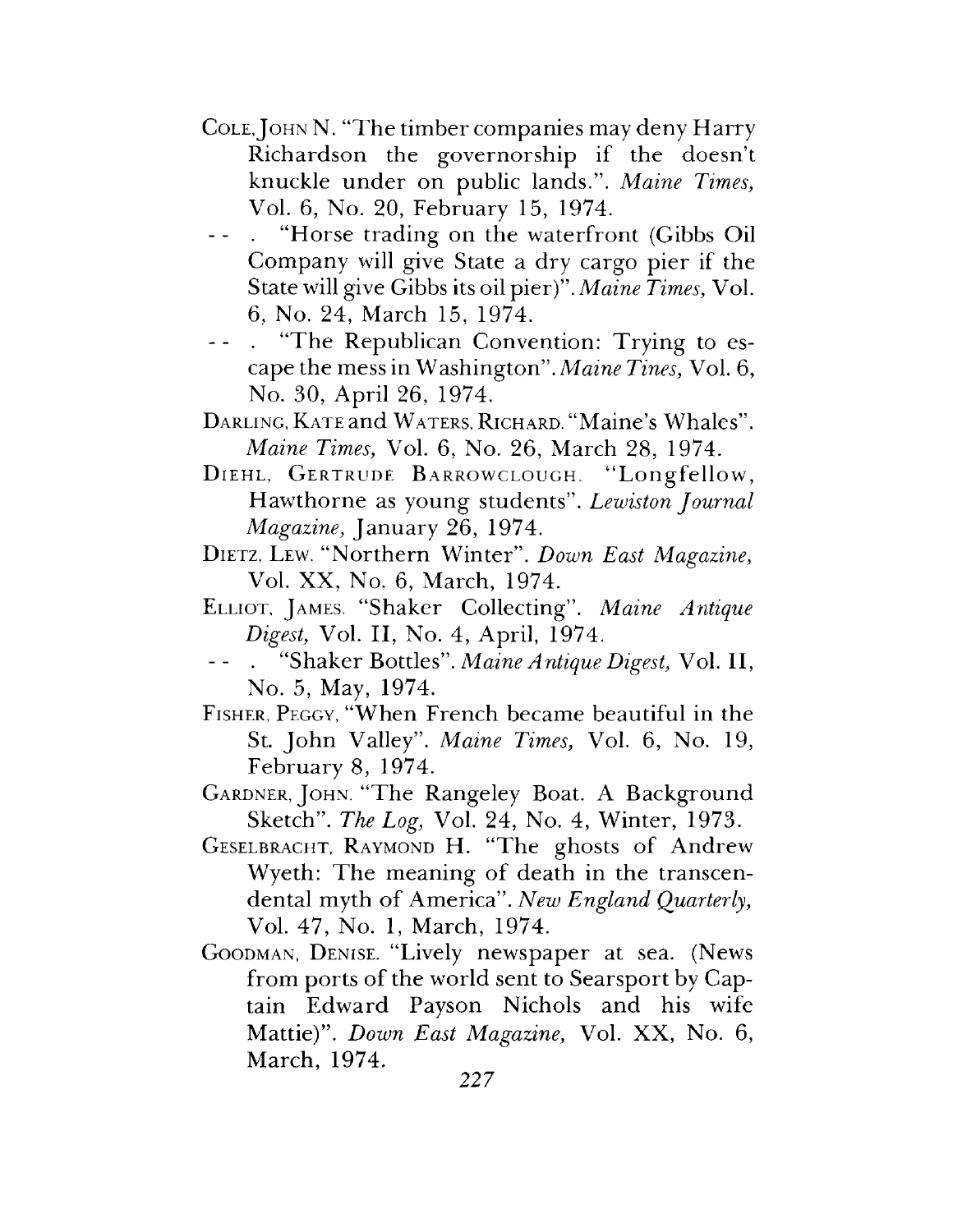- Grape, Nancy. "Maine woman helps open New Art World (Mrs. Francis V. Crane, Lovell, Maine, endowed Denver Museum of Natural History in honor of her late husband)". *Lewiston Journal Magazine,* March 23, 1974.
- Harris, Arlene. "100th birthday for local granges". *Lewiston Journal Magazine,* March 9, 1974.
- <sup>H</sup>effernan, John <sup>P</sup>aul. "When Portland honored Mr. Peabody". *Down East Magazine,* Vol. XX, No. 6, March, 1974.
- Heseltine, Charles D. "The trolley tourist". *Maine Life,* Vo. 29, No. 1, May, 1974.
- HUTCHINS, LEONARD W. "Will Atkins Trapper Woodman". *Down East Magazine,* Vol. XX, No. 6, March, 1974.
- HUTCHINSON, GLORIA. "Kittery's Quilting Lady". *Down East Magazine,* Vol. XX, No. 6, March, 1974.
- JOHNSON, THEODORE E. "The great 'Portland Meetings' of 1872". *The Shaker Quarterly,* Vol. XII, No. 4, Winter, 1972.
- JORDAN, ELOISE M. "Sandwich glass, now treasured, was once given away". *Lewiston Journal Magazine,* January 19, 1974.
	- "Maine represented in beautiful New York cathedral (The Cathedral of St. John the Divine)". *Lewiston Journal Magazine,* February 23, 1974.
	- "Staircases in many old homes are works of art". *Lewiston Journal Magazine,* March 2, 1974.
		- . "Memories of gracious hotels that no longer exist". *LewistonJournal Magazine,* March 23, 1974.
- "Remember the spring opening style shows in Lewiston?". *Lewiston Journal Magazine,* April 13, 1974.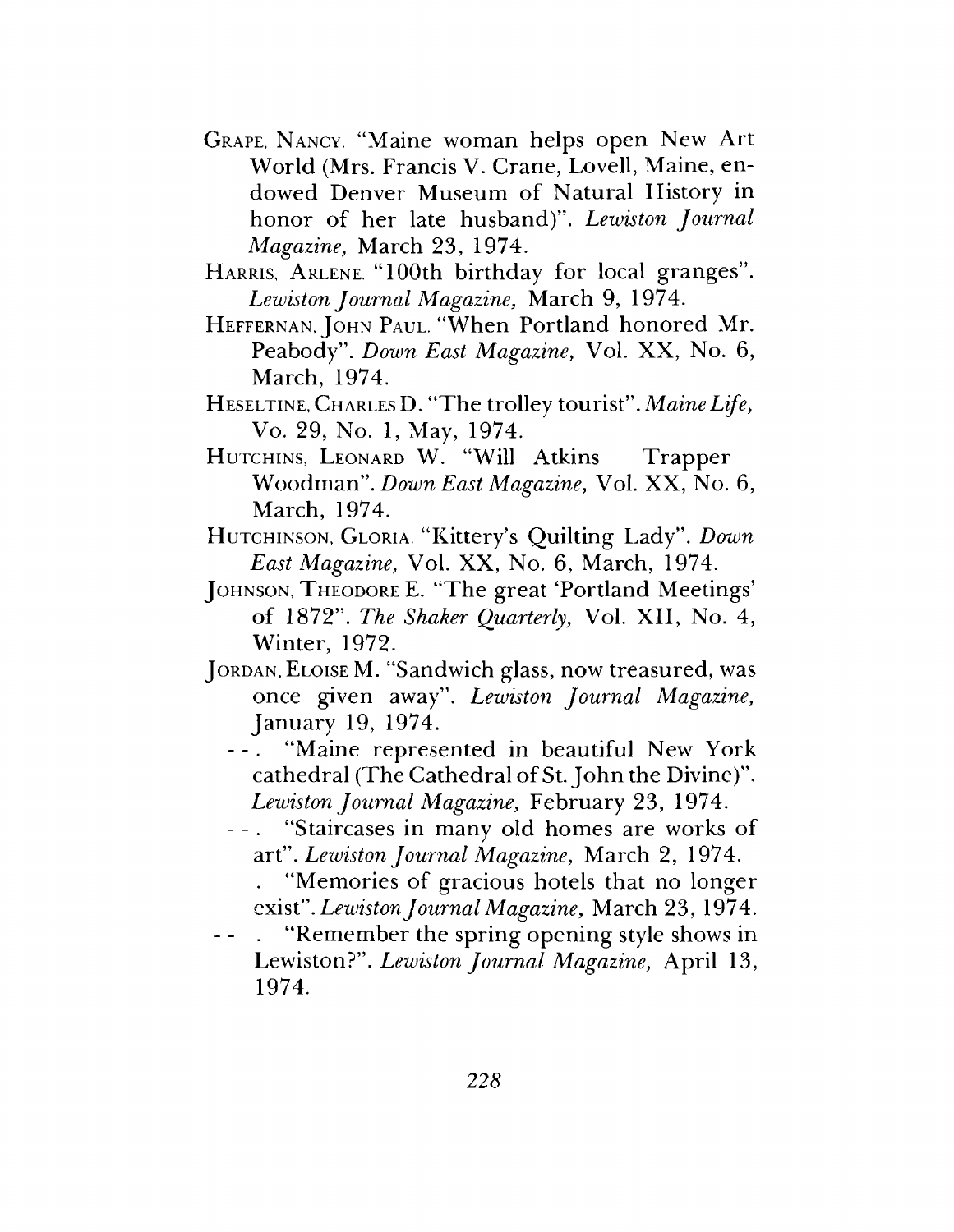- Kimball, Marian. "Steamboating on the Upper Penobscot". *Down East Magazine,* Vol. XX, No. 7, April, 1974.
- Knox, Marion. "The glorious days of granite". *Maine Times,* Vol. 6, No. 23, March 8, 1974.
- LABBIE EDITH. "Famous U.S.S. Maine had two namesake successors". *Lewiston Journal Magazine,* February 2, 1974.
- - . "Adventure filled childhood at sea". *Lewiston Journal Magazine,* March 2, 1974.
- "Famous publisher started with 3 cents (Cyrus H.K. Curtis)". *Lewiston Journal Magazine,* March 23, 1974.

Langley, Lynne. "Saving Fort Williams has been a tale of frustration". *Maine Times*, Vol. 6, No. 16, January 18, 1974.

"Maine's polluted rivers. II. The promised money has yet to come". *Maine Times,* Vol. 6, No. 28, April 12, 1974.

. "Maine's polluted rivers. III. What'<sup>s</sup> good for the environment is good for economy". *Maine Times,* Vol. 6, No. 29, April 19, 1974.

. "Maine'<sup>s</sup> polluted rivers. IV. Yes, even the Androscoggin is supposed to be clean". *Maine Times,* Vol. 6, No. 30, April 26, 1974.

- "Maine's polluted rivers. V. Who benefits when industry and towns treat their waste together?". Maine *Times,* Vol. 6, No. 31, May 3, 1974. "Maine's polluted rivers. VI. What's been done, what's to come". *Maine Times,* Vol. 6, No. 32, May 10, 1974.
- LEWIS, THEODORE B. "Land speculation and the Dudley Council of 1686 (Pejebscot purchase and other patents)" *William and Mary Quarterly,* Vol. 31, No. 2, April, 1974.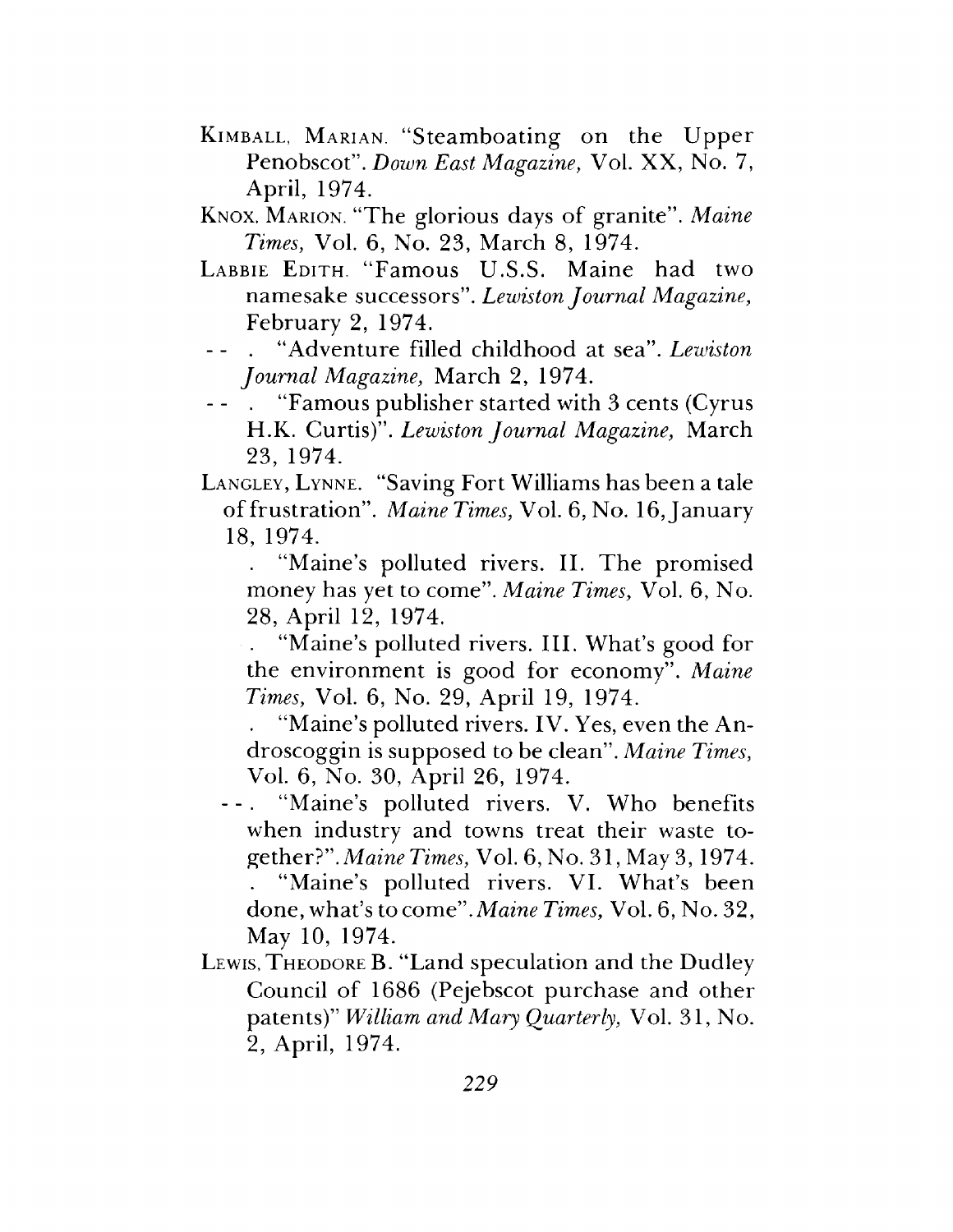- LEYDET, FRANCOIS. "Autumn flames along the Allagash". *National Geographic Magazine,* Vol. 145, No. 2, February, 1974.
- LIBBY, STEVE. "Titanic disaster is remembered in Halifax, N.S.". *Lewiston Journal Magazine,* April 13, 1974.
- Low, ELIZABETH ARMSTRONG. "The bridge over the river St. Croix. The great Vanceboro explosion February 2, 1915". *Down East Magazine,* Vol. XX, No. 6, March, 1974.
- Maine Times. "Play the Maine development game". *Special Issue,* Vol. 6, No. 25, March 22, 1974.
- Martin, Calvin. "The European impact on the culture of a Northeastern Algonquin tribe: An ecological interpretation". *William and Mary Quarterly,* 3rd Series, Vol. 31, No. 1, January, 1974.
- Martin, Lucy L. "Maine's water power may have reached its outer limits". *Maine Times,* Vol. 6, No. 18, February 1, 1974.
- - . "The Senator for highways (Alton E. Cianchette)". *Maine Times,* Vol. 6, No. 22, March 1, 1974.
- Marvin, George R. "Quoddy dream didn't die with New Deal (Chapter I)". *Ellsworth American,* April 4, 1974.
- "Serious preparation for Quoddy begins (Chapter II)". *Ellsworth American,* April 11, 1974.
- "Passamaquoddy became mired in politics (Chapter III)".*Ellsworth American,* April 25, 1974.

"A start is made on the Quoddy project! (Chapter IV)". *Ellsiuorth American,* May 2, 1974.

Murphy, Kim. "Remember the trolleys? (An interview with Charles D. Heseltine)". *Portland,* Vol. XIX, April, 1974.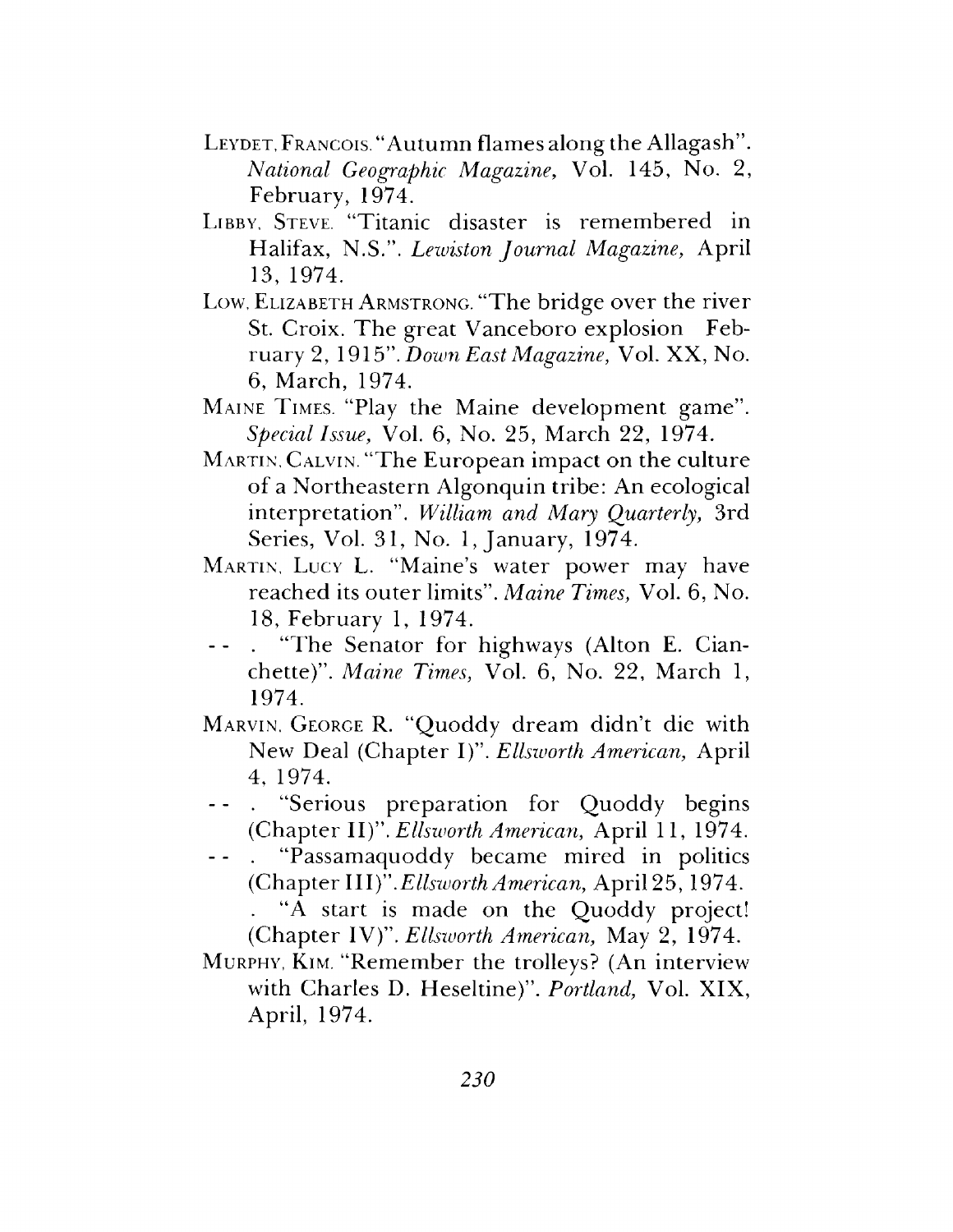- Peladeau, Marius B. "Maine: Preservation Yankee Style". *Historic Preservation,* Vol. 25, No. 4, October-November, 1973.
- PERRY, KATY. "Maine State Library for handicapped". *Lewiston Journal Magazine,* March 16, 1974.
- PHILIPS, FRED H. "Fredericton, N.B. A gold mine for literary buffs". *LewistonJournal Magazine,* January 19, 1974.
- Salisbury, Neal. "Red Puritans: The Praying Indians of Massachusetts Bay andJohn Eliot". *William and Mary Quarterly, 3rd Series, Vol. 31, No. 1, January,* 1974.
- SATTERTHWAITE, J.B. "The plight of Maine's village academies". *Maine Times,* Vol. 6, No. 31, May 3, 1974.
- Shaw, Richard C. "Little Wilson Falls: Remarkable solitude on the Appalachian Trail". *Maine Life,* Vol. 28, No. 9, January, 1974.
- SKINNER, RALPH B. "How Goff's Corner grew into Auburn". *Lewiston Journal Magazine,* February 16, 1974.
- "How City of Auburn grew and grew". Lewis*ton Journal Magazine,* February 23, 1974.
- Sleeper, Mary. "Tales of Aroostook Pioneers". *Down East Magazine,* Vol. XX, No. 7, April, 1974.
- SMITH, BEVERLY WIGHT. "Mount Vernon once thriving town". *Lewiston Journal Magazine,* May 4, 1974.
- <sup>S</sup>mith, Joseph. "Portland Camera Club: <sup>75</sup> years of photographic fun in Maine". *Down East Magazine,* Vol. XX, No. 6, March, 1974.
- SMITH FARNHAM W. "Salvaging cargo from the wreck of the'Emily F. Northam' " *.Down EastMagazine,* Vol. XX, No. 6, March, 1974.
- Spiker, Larue. "9 women artists of Mount Desert Island". *Lewiston Journal Magazine,* February 9, 1974. *<sup>231</sup>*